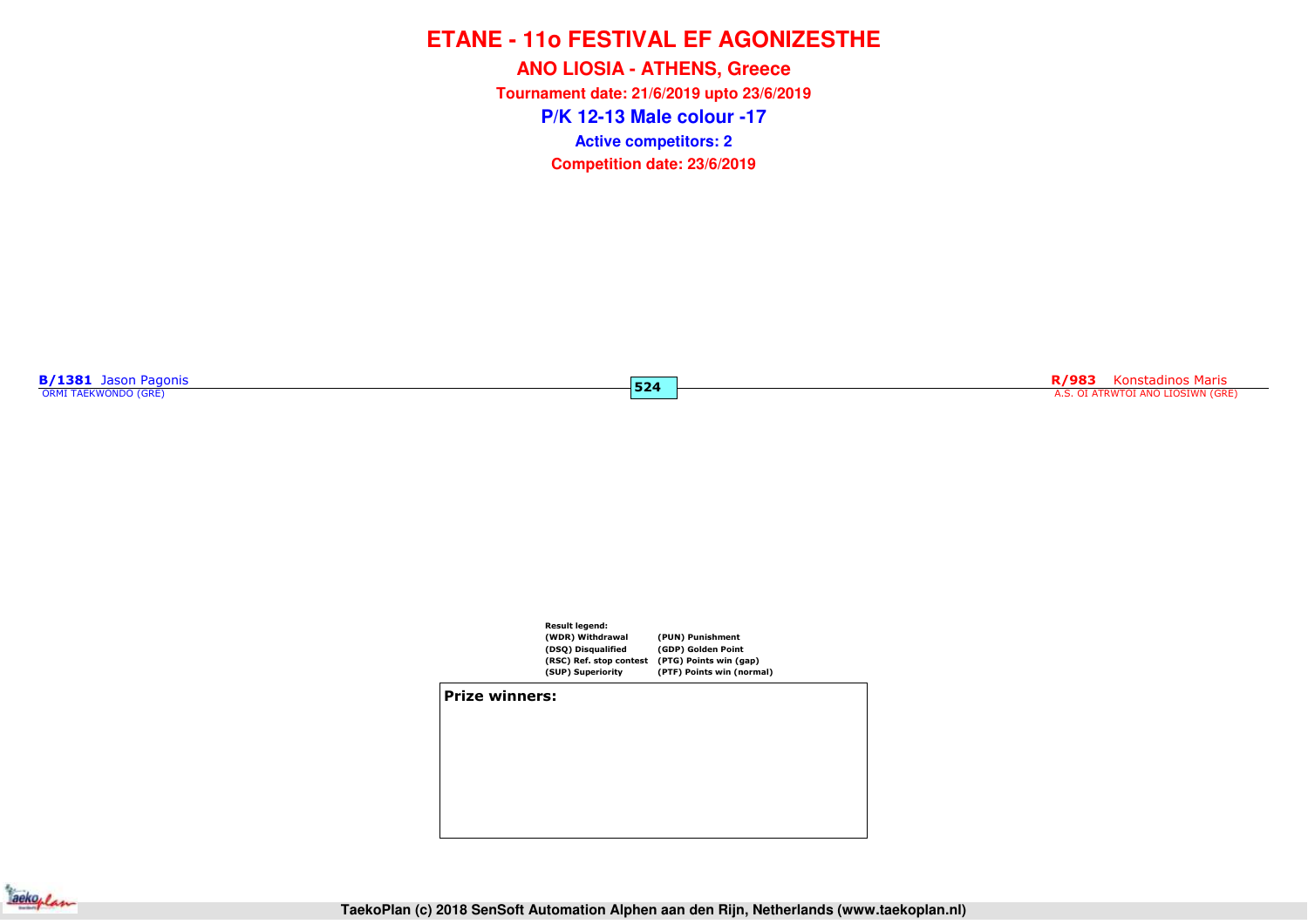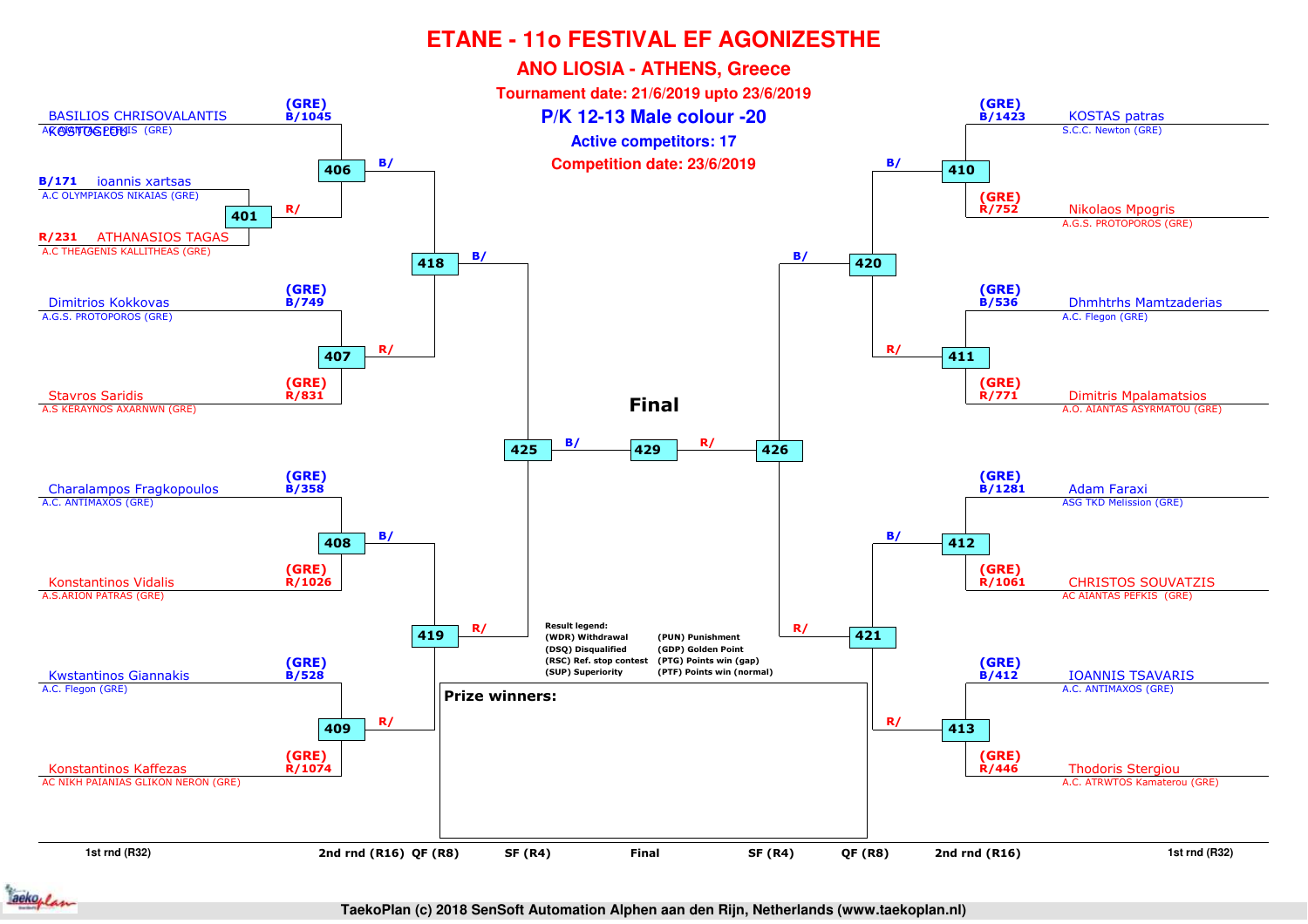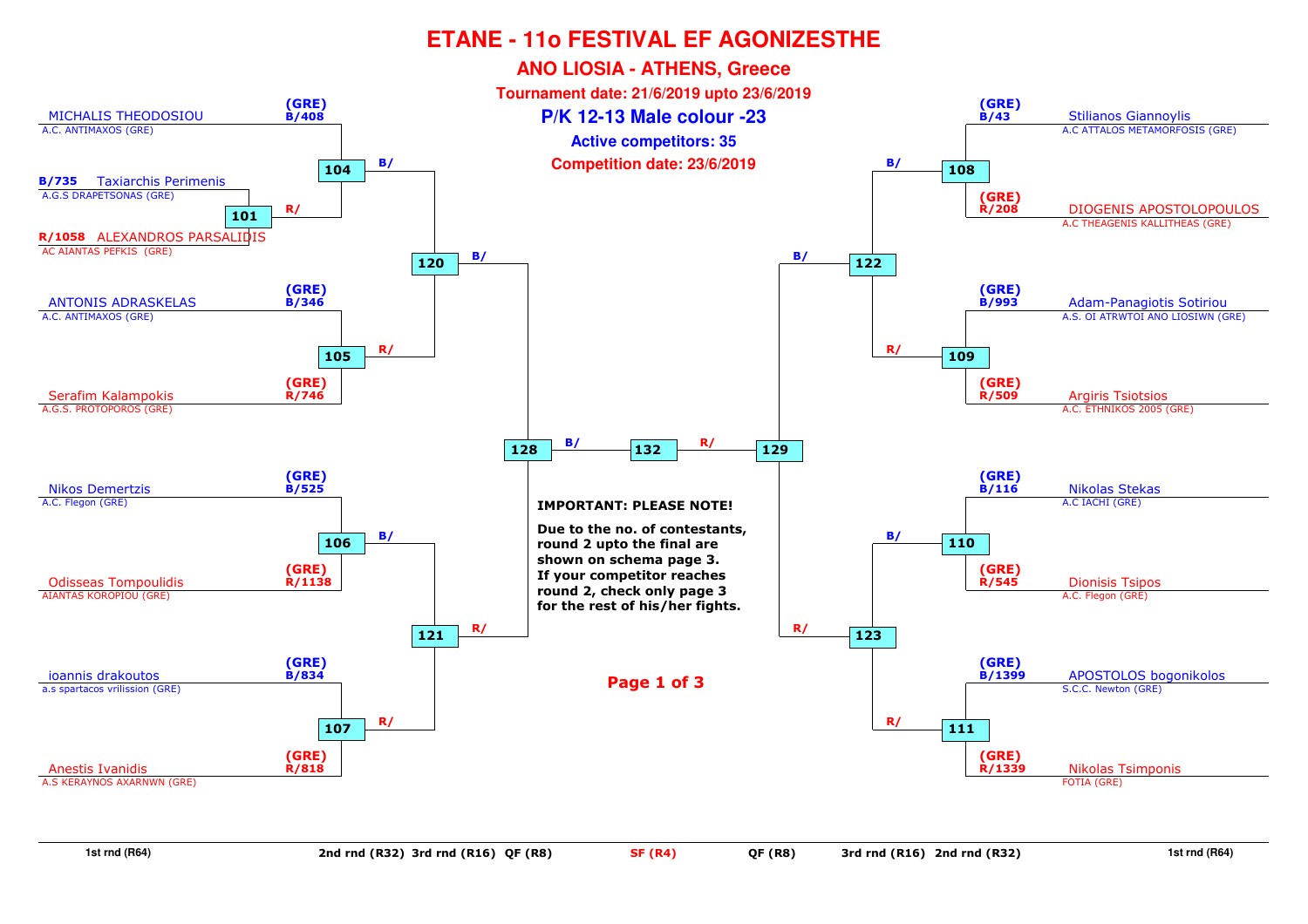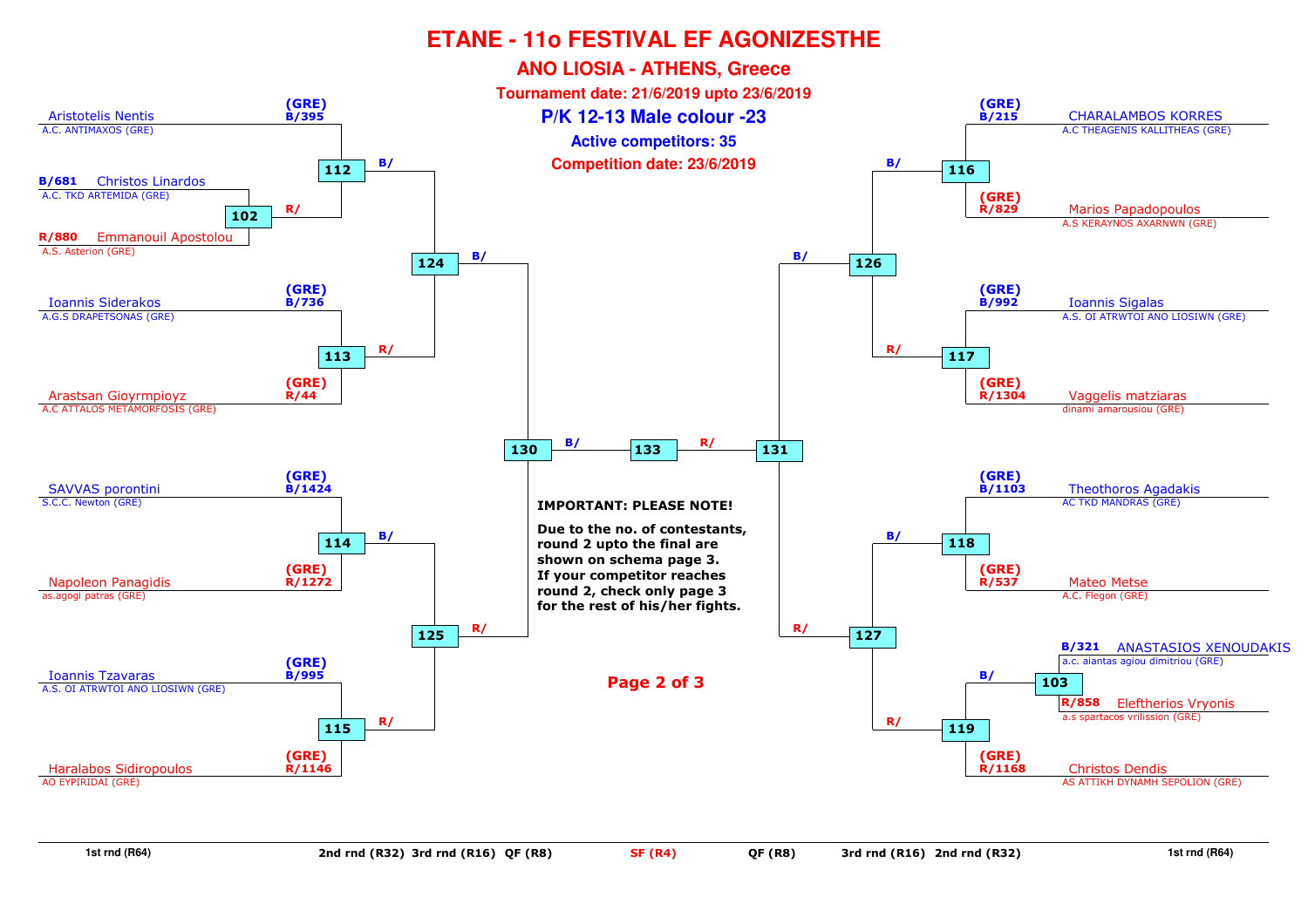

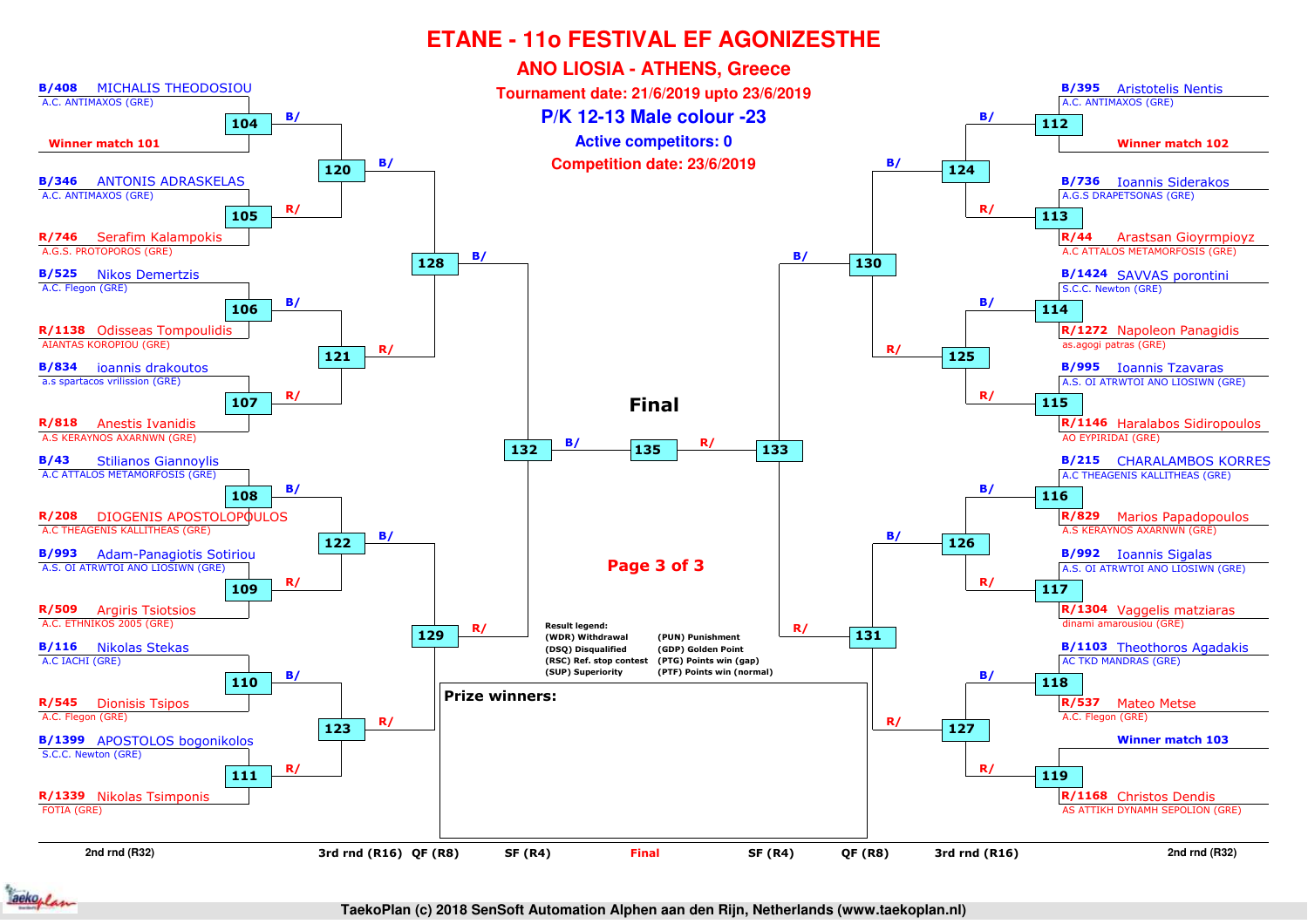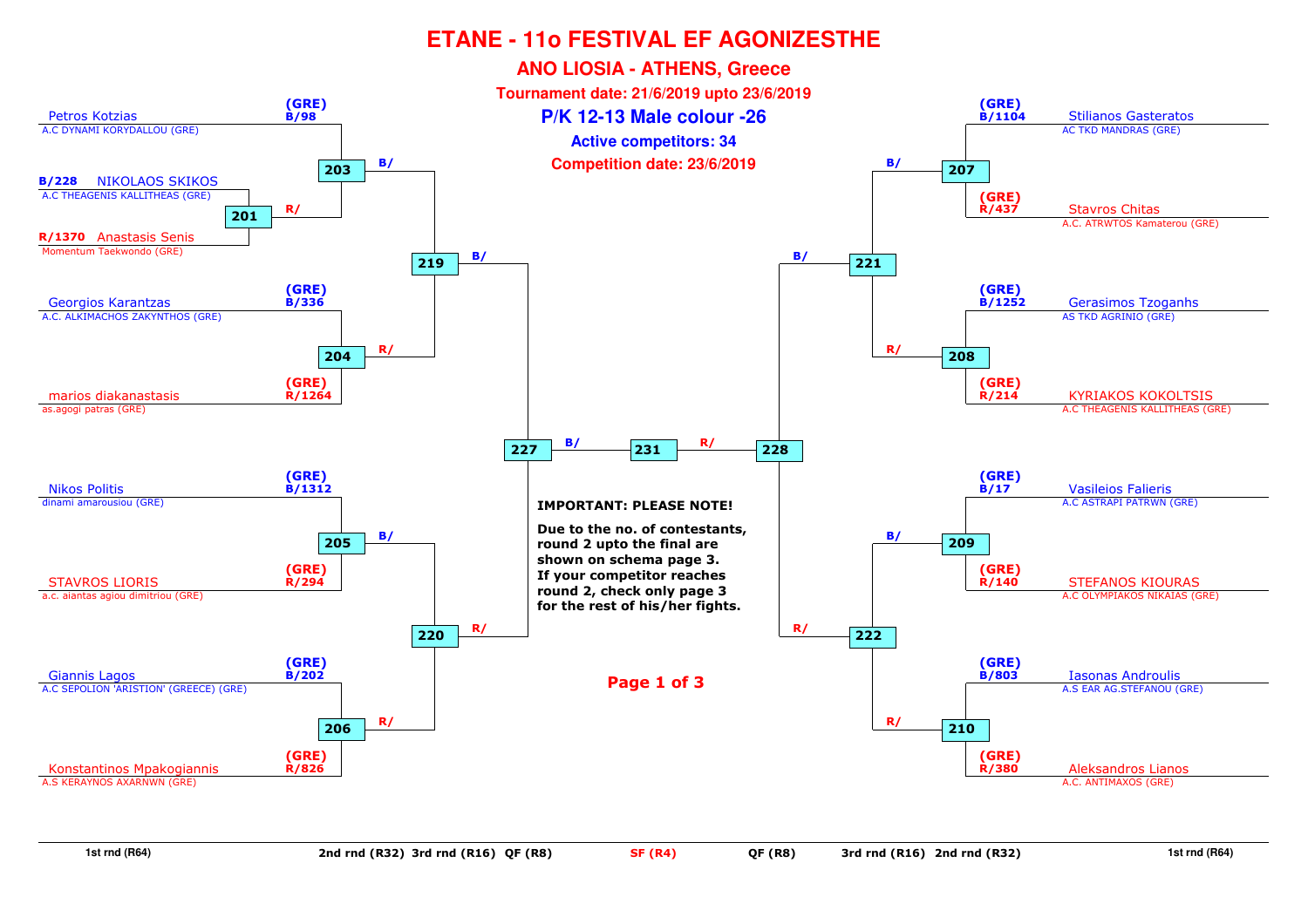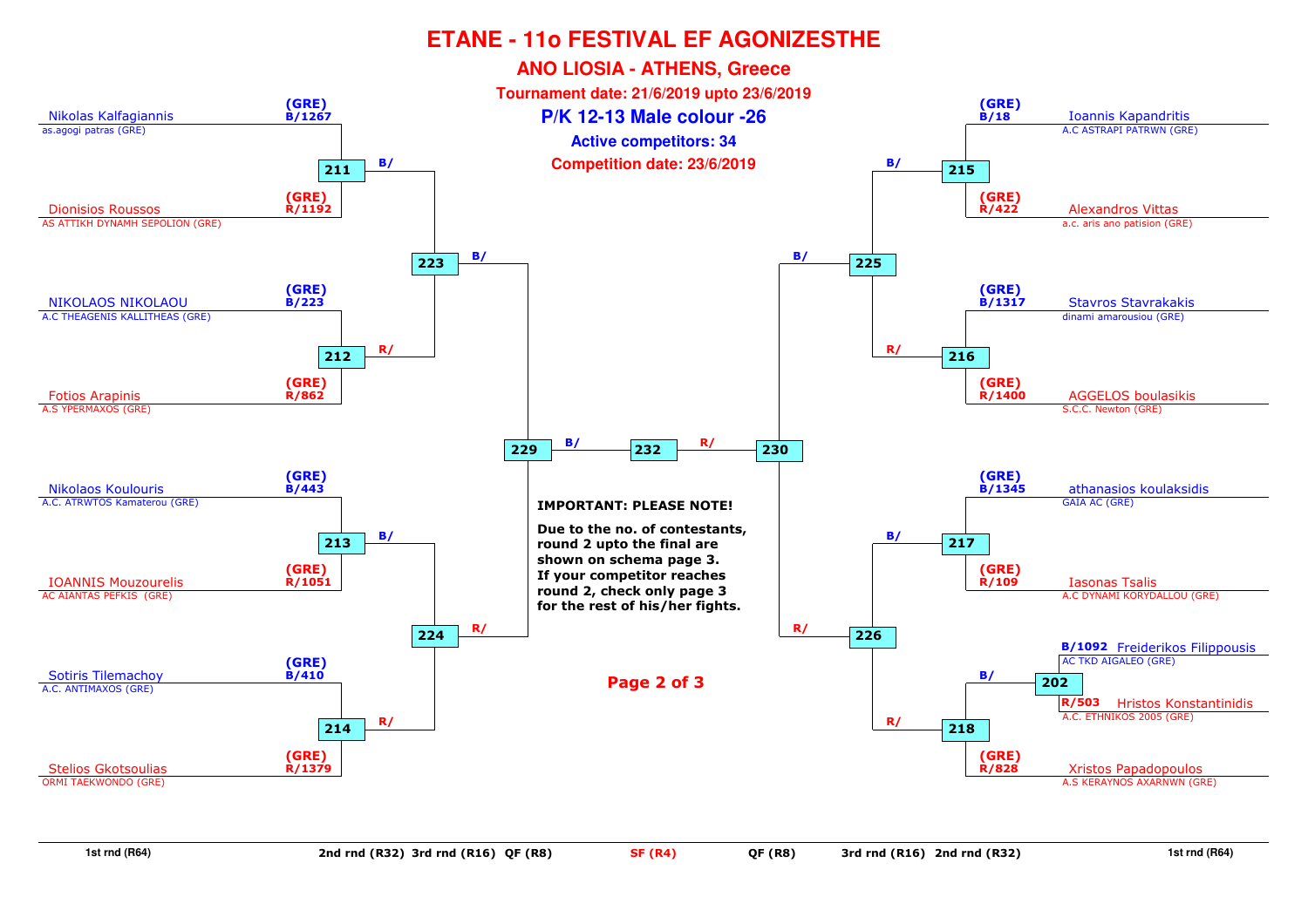

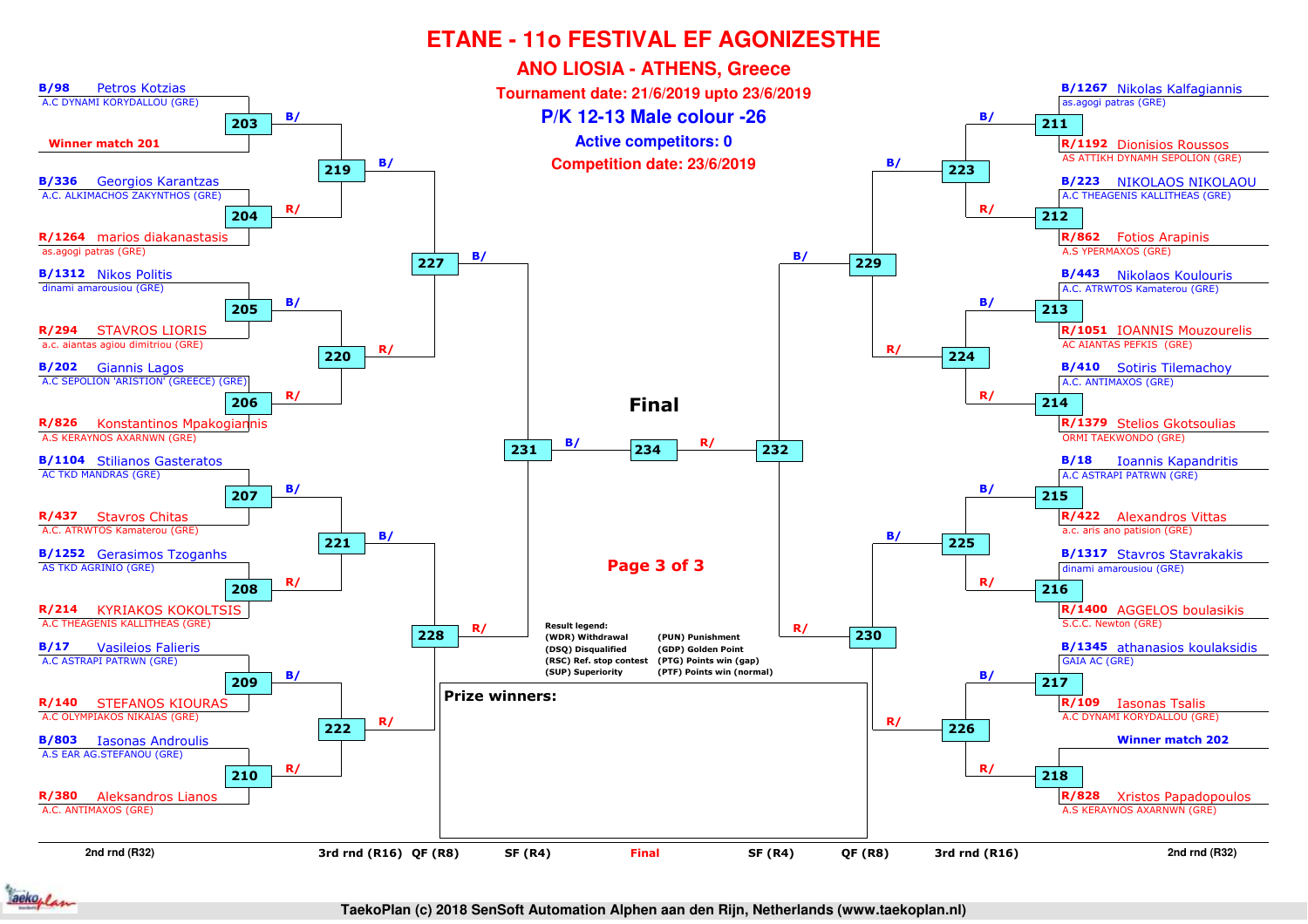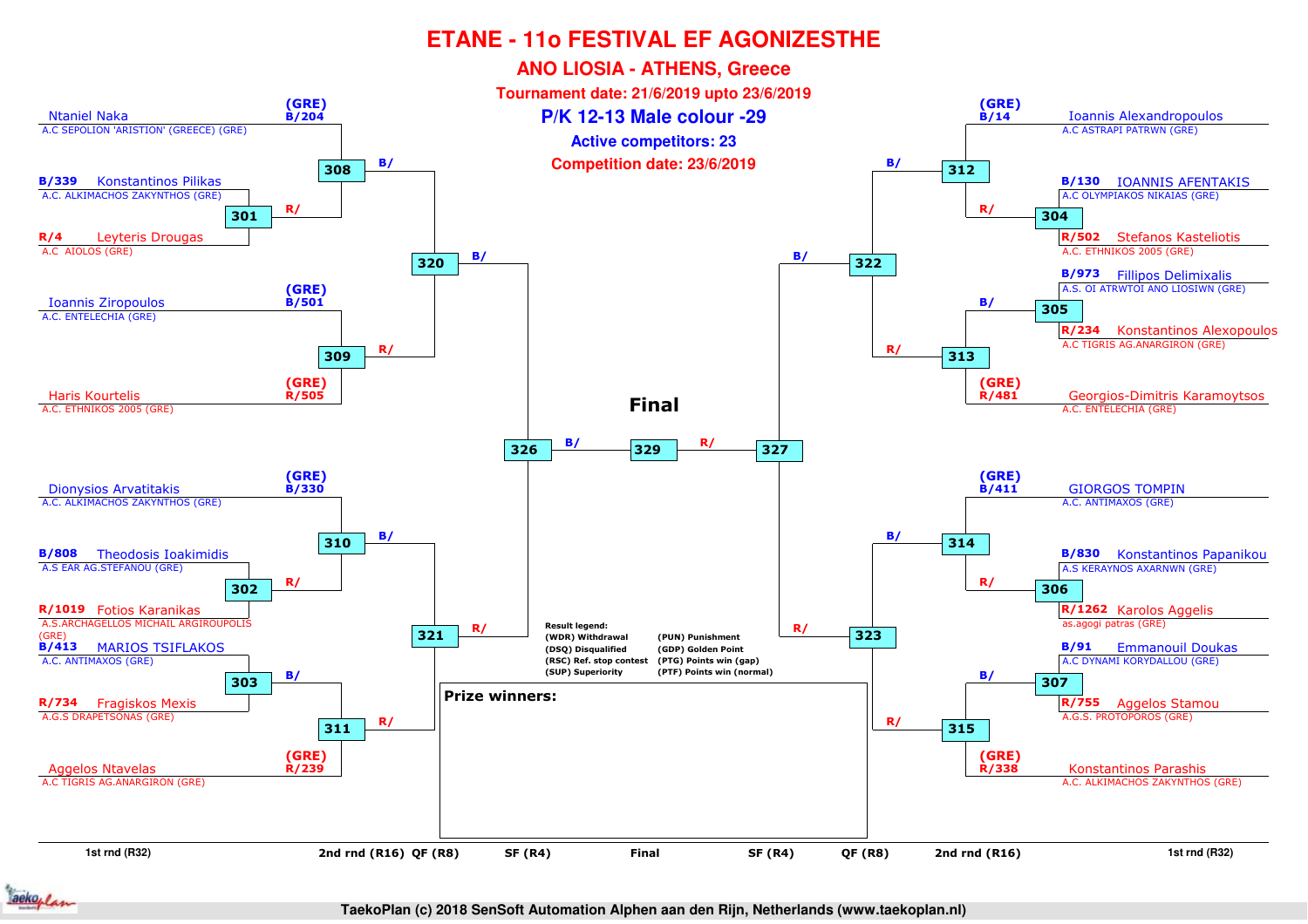**ANO LIOSIA - ATHENS, Greece**

**Tournament date: 21/6/2019 upto 23/6/2019**

**P/K 12-13 Male colour -33**

**Active competitors: 14**

**Competition date: 23/6/2019**



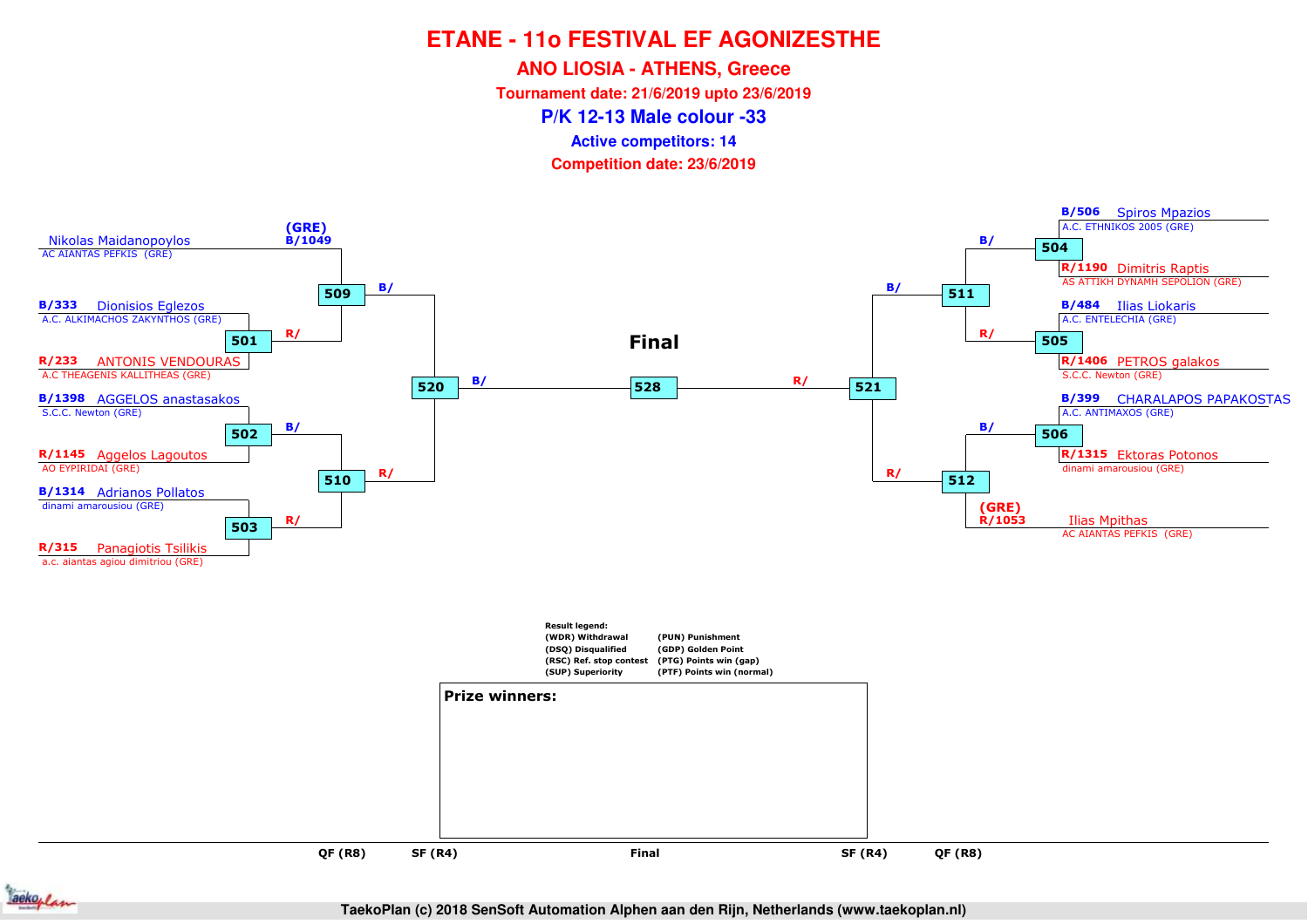**ANO LIOSIA - ATHENS, Greece**

**Tournament date: 21/6/2019 upto 23/6/2019**

**P/K 12-13 Male colour -37**

**Active competitors: 5**

**Competition date: 23/6/2019**



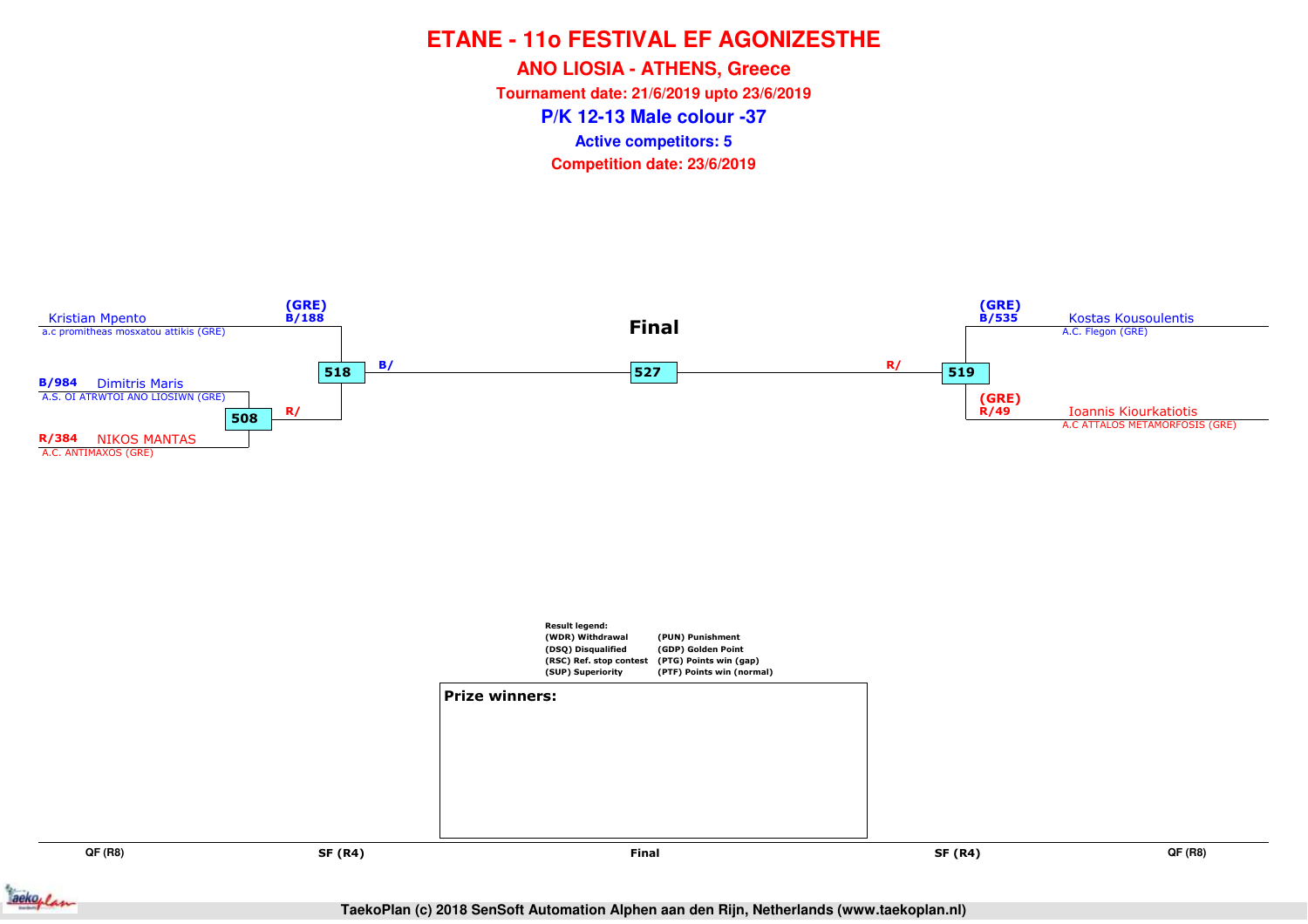**ANO LIOSIA - ATHENS, Greece**

**Tournament date: 21/6/2019 upto 23/6/2019**

**P/K 12-13 Female colour -20**

**Active competitors: 9**

**Competition date: 23/6/2019**



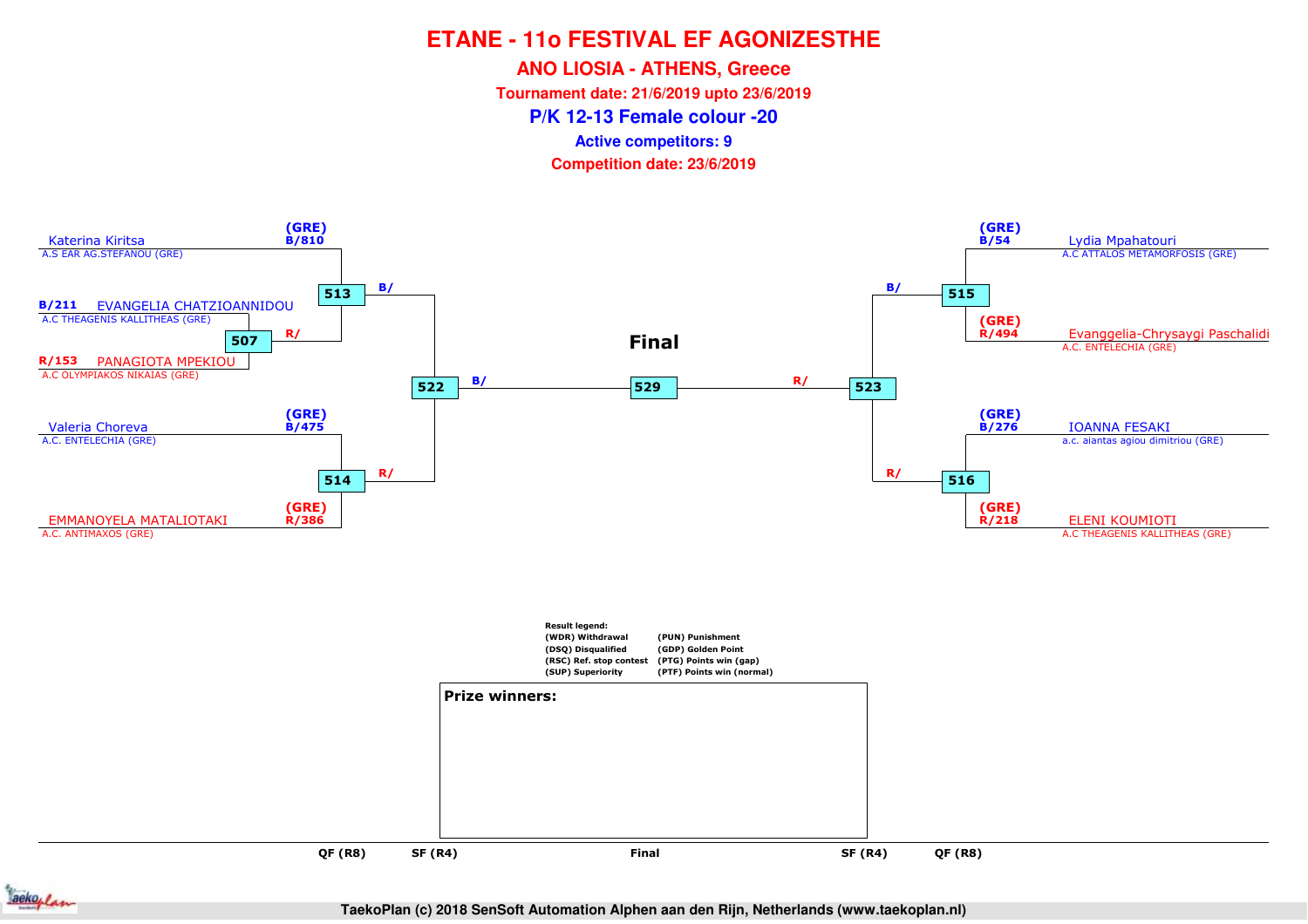**ANO LIOSIA - ATHENS, Greece**

**Tournament date: 21/6/2019 upto 23/6/2019**

**P/K 12-13 Female colour -23**

**Active competitors: 12**

**Competition date: 23/6/2019**



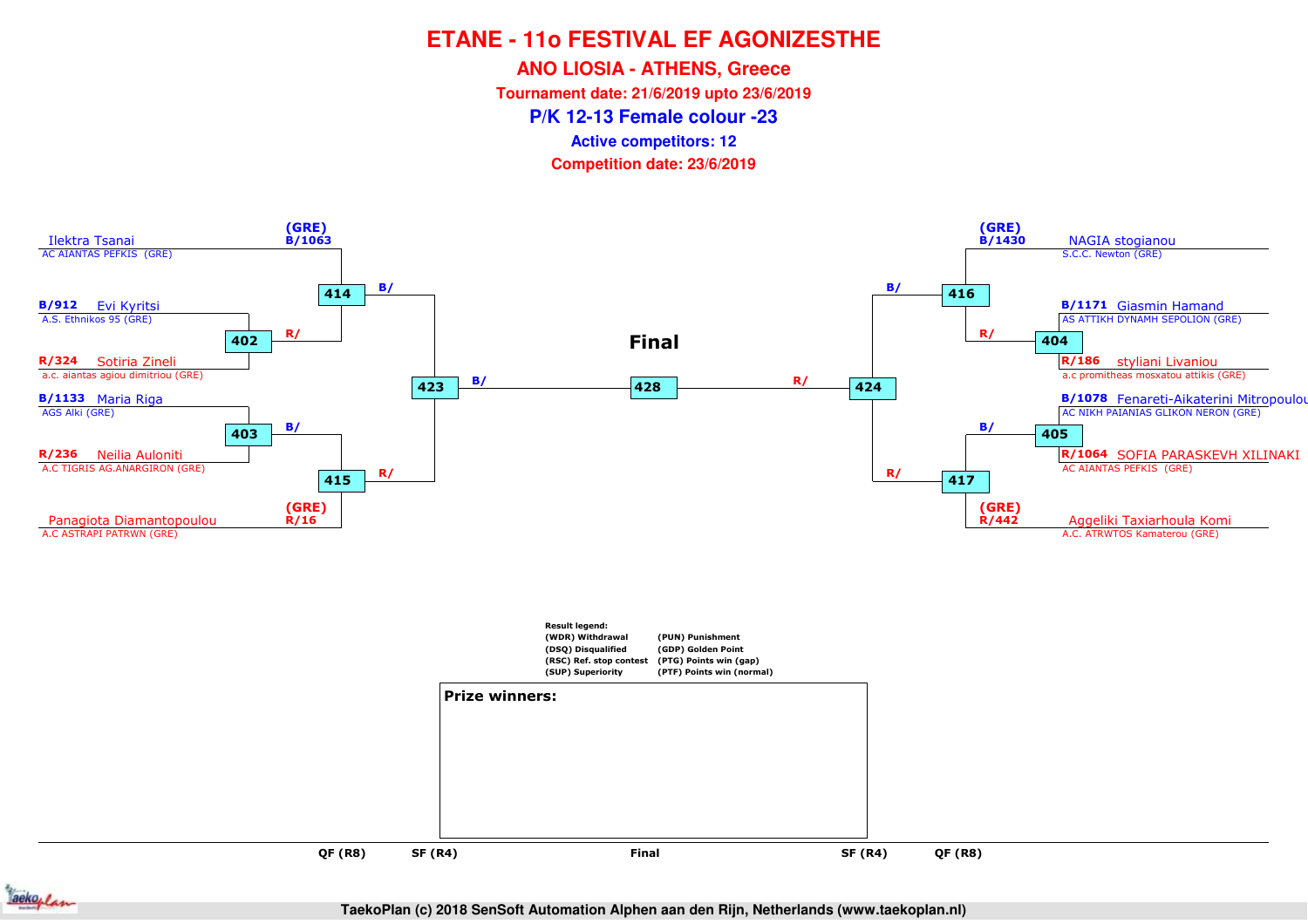**ANO LIOSIA - ATHENS, Greece**

**Tournament date: 21/6/2019 upto 23/6/2019**

**P/K 12-13 Female colour -26**

**Active competitors: 8**

**Competition date: 23/6/2019**



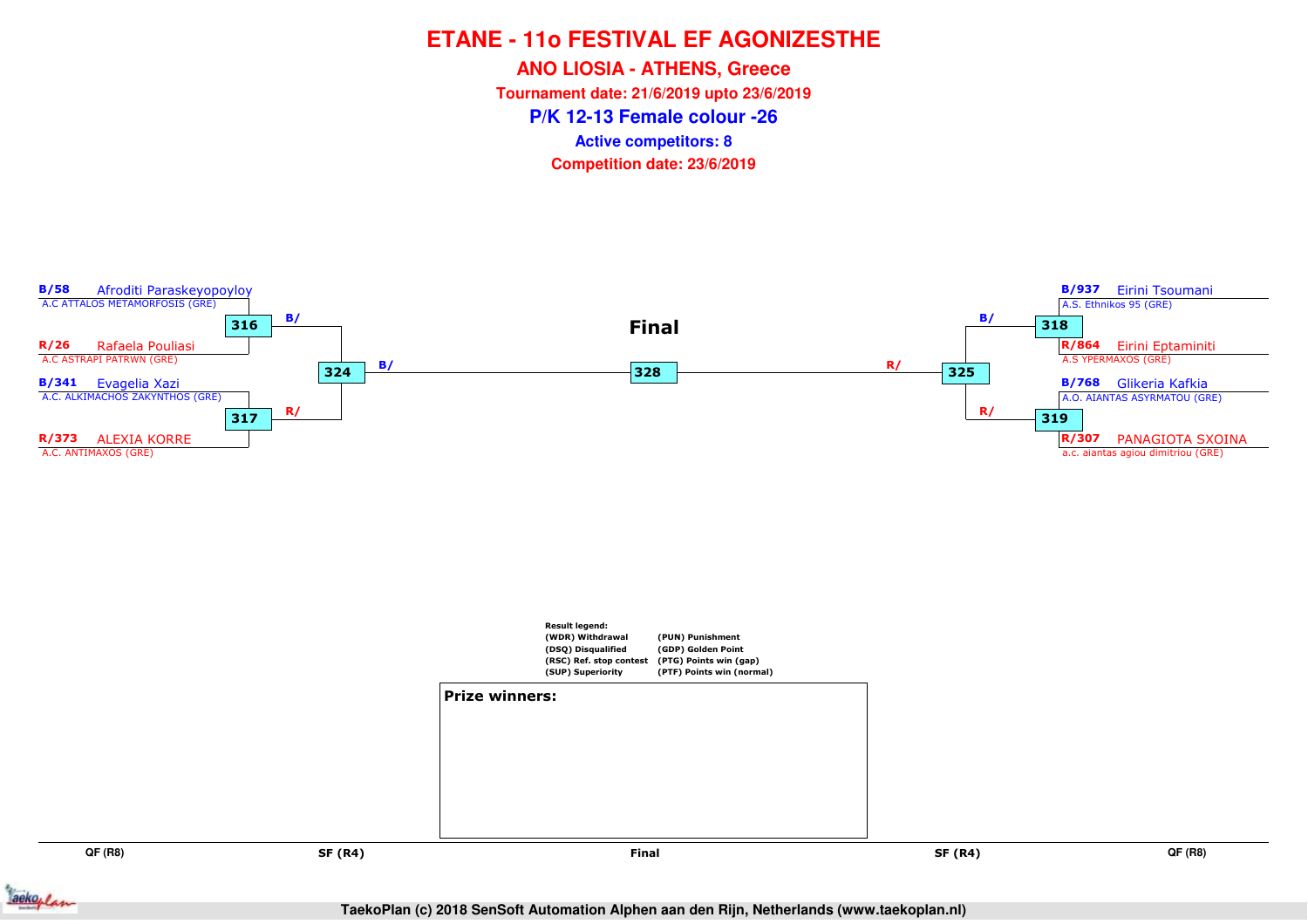**P/K 12-13 Female colour -29ANO LIOSIA - ATHENS, Greece Tournament date: 21/6/2019 upto 23/6/2019Competition date: 23/6/2019 Active competitors: 3**



**SF (R4)**

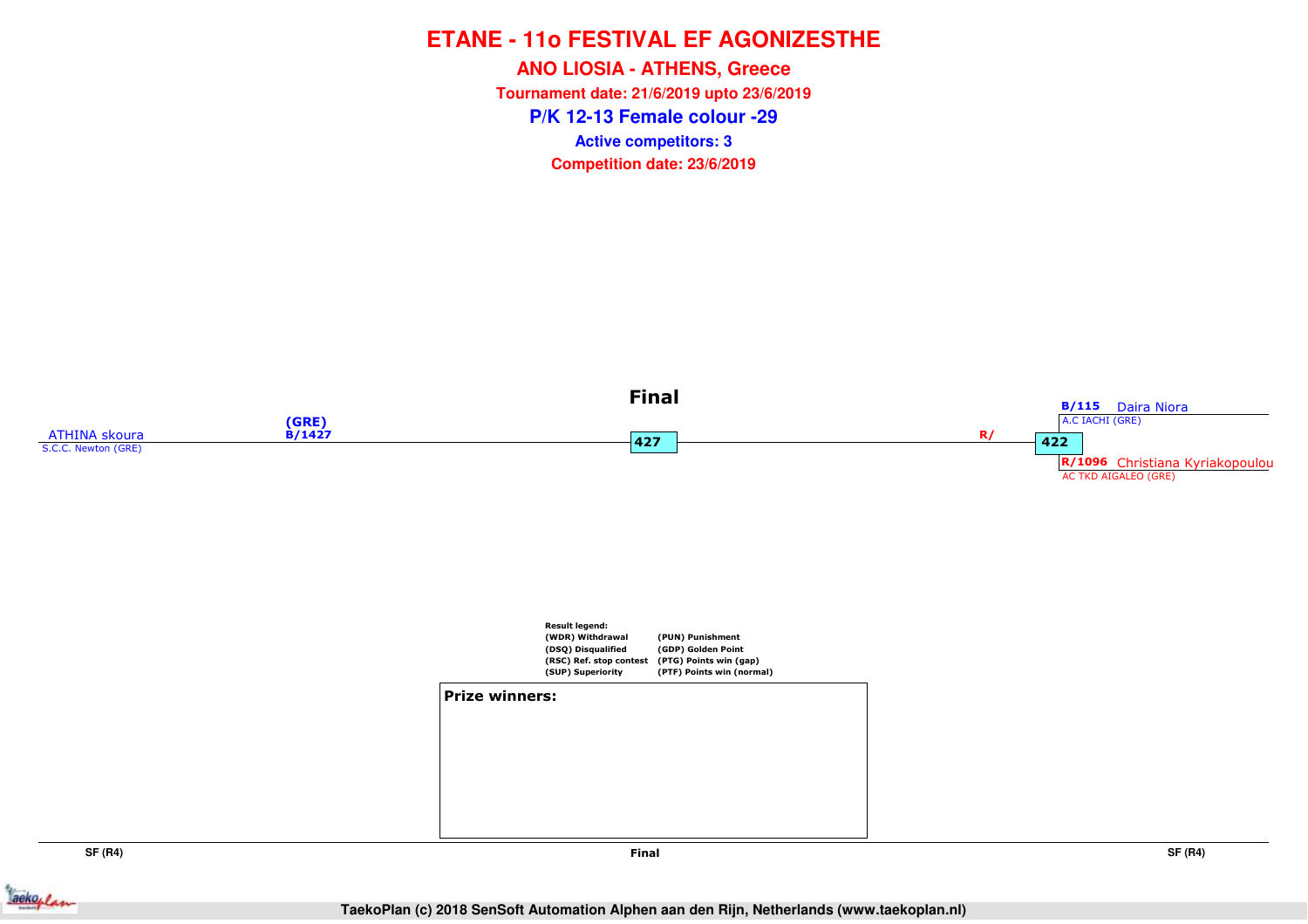**P/K 12-13 Female colour -33ANO LIOSIA - ATHENS, Greece Tournament date: 21/6/2019 upto 23/6/2019Competition date: 23/6/2019 Active competitors: 3**



**SF (R4)**

**Final**